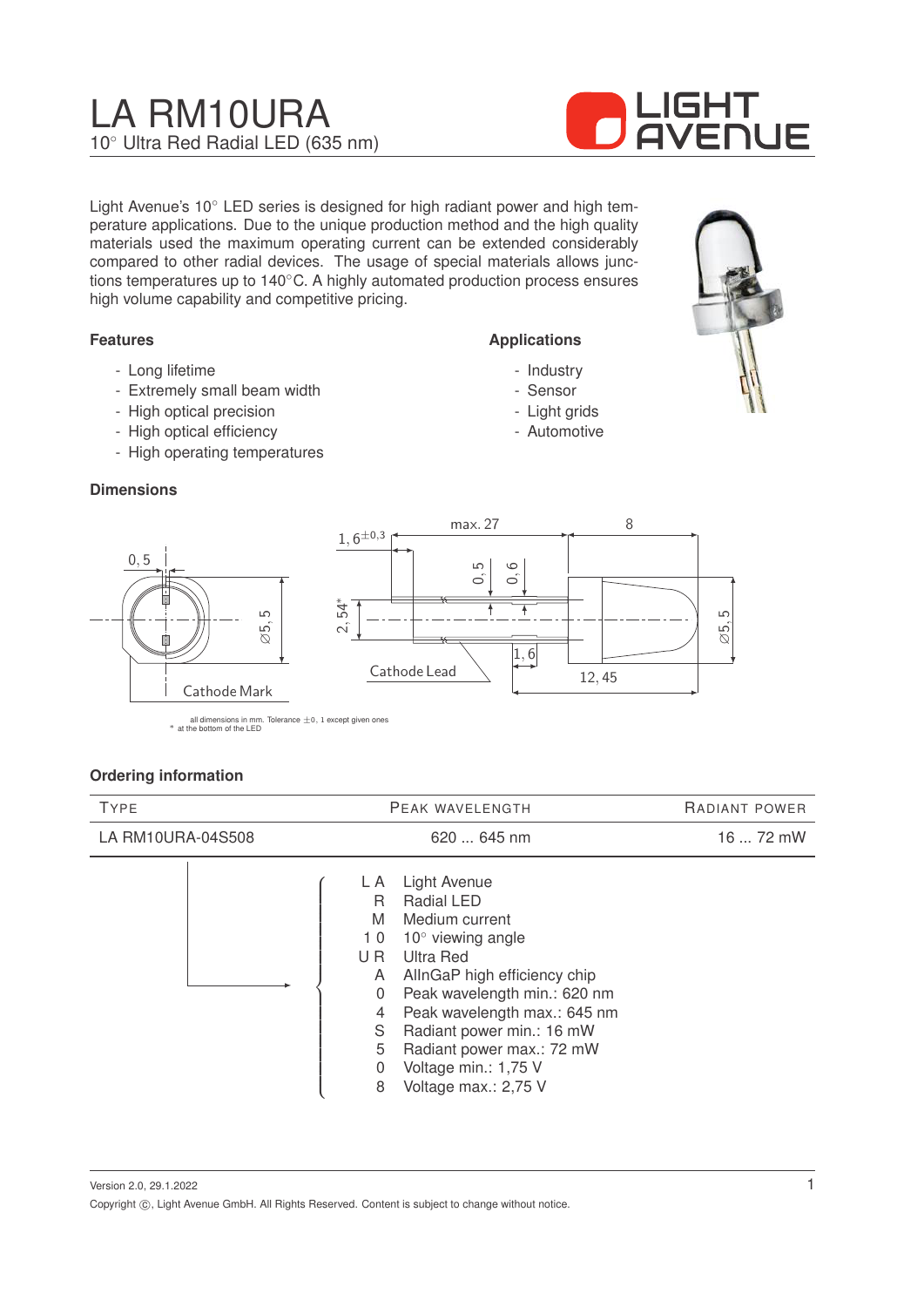

#### **Electro-optical characteristics (T\_A = 25^{\circ} \text{C}</math>)<sup>2</sup>**

| <b>PARAMETER</b>                                                                                                    | <b>SYMBOL</b>                                                     | CONDITION                                                                                                                                          | MIN.              | TYP <sup>1</sup>                     | MAX.              | Unit                               |
|---------------------------------------------------------------------------------------------------------------------|-------------------------------------------------------------------|----------------------------------------------------------------------------------------------------------------------------------------------------|-------------------|--------------------------------------|-------------------|------------------------------------|
| Radiant power<br>Radiant intensity<br>Forward voltage<br>Peak wavelength<br>Spectral width<br>Beam Divergence Angle | $\Phi_e$<br>$I_e$<br>$V_F$<br>$\lambda_{peak}$<br>RMS<br>$\theta$ | $I_f = 50 \text{ mA}$<br>$I_f = 50 \text{ mA}$<br>$I_f = 50 \text{ mA}$<br>$I_f = 50 \text{ mA}$<br>$I_f = 50 \text{ mA}$<br>$I_f = 50 \text{ mA}$ | 16<br>1.75<br>620 | 40<br>400<br>2,20<br>635<br>25<br>10 | 72<br>2,75<br>645 | mW<br>mW/sr<br>nm<br>nm<br>$\circ$ |

## **Maximum ratings (** $T_A = 25$ °C)

| <b>PARAMETER</b>               | <b>SYMBOL</b> | CONDITION                 | <b>MINIMUM</b> | <b>MAXIMUM</b> | UNIT         |
|--------------------------------|---------------|---------------------------|----------------|----------------|--------------|
| <b>Operating Current</b>       | $1_{f,max}$   |                           |                | 70             | mA           |
| <b>Operating Pulse Current</b> | $I_{fp,max}$  | $t_p = 10 \mu s$ , D = 2% |                | 100            | mA           |
| <b>Operating Temperature</b>   | $T_{op}$      |                           | $-40$          | 120            | $^{\circ}$ C |
| Storage Temperature            | $T_{st}$      |                           | $-50$          | 125            | $^{\circ}$ C |
| Junction Temperature           | $T_i$         |                           |                | 140            | $^{\circ}$ C |
| Reverse Voltage                | $V_{R}$       |                           | 10             |                | V            |
| <b>Power Consumption</b>       | $P_{tot}$     |                           |                | 180            | mW           |

#### **Binning** ( $I_F = 50$  mA)

| PEAK WAVELENGTH<br>(NM) |      | RADIANT POWER<br>(MW) |            |      | <b>VOLTAGE</b><br>(V) |                |      |      |
|-------------------------|------|-----------------------|------------|------|-----------------------|----------------|------|------|
| <b>Bin</b>              | Min. | Max.                  | <b>Bin</b> | Min. | Max.                  | <b>Bin</b>     | Min. | Max. |
| 0                       | 620  | 625                   | S          | 16   | 18                    | $\mathbf 0$    | 1,75 | 1,95 |
| 1                       | 625  | 630                   | Т          | 18   | 20                    |                | 1,85 | 2,05 |
| $\overline{c}$          | 630  | 635                   | U          | 20   | 22,5                  | $\overline{c}$ | 1,95 | 2,15 |
| 3                       | 635  | 640                   | V          | 22,5 | 25                    | 3              | 2,05 | 2,25 |
| 4                       | 640  | 645                   | W          | 25   | 28                    | 4              | 2,15 | 2,35 |
|                         |      |                       | X          | 28   | 32                    | 5              | 2,25 | 2,45 |
|                         |      |                       | Υ          | 32   | 36                    | 6              | 2,35 | 2,55 |
|                         |      |                       | Z          | 36   | 40                    | 7              | 2,45 | 2,65 |
|                         |      |                       |            | 40   | 45                    | 8              | 2,55 | 2,75 |
|                         |      |                       | 2          | 45   | 50                    |                |      |      |
|                         |      |                       | 3          | 50   | 56                    |                |      |      |
|                         |      |                       | 4          | 56   | 64                    |                |      |      |
|                         |      |                       | 5          | 64   | 72                    |                |      |      |
|                         |      |                       |            |      |                       |                |      |      |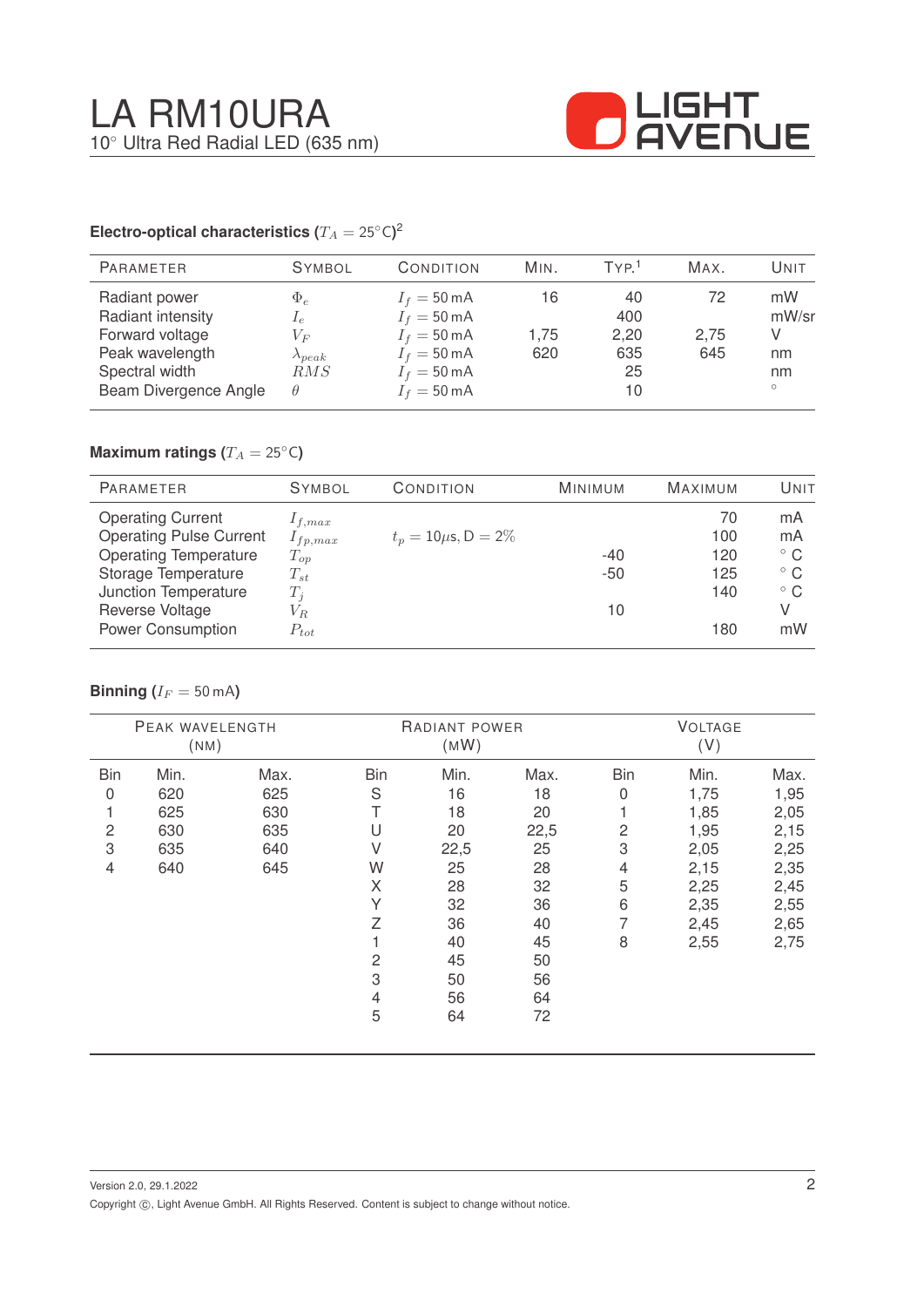

### **Thermal characteristics**

| PARAMETER                                 | <b>SYMBOL</b>        | <b>VALUE</b> | UNIT           |
|-------------------------------------------|----------------------|--------------|----------------|
| Thermal resistance junction ambient       | $R\Theta_{JA}$       | 180          | K/W            |
| Soldering temperature (3 seconds maximum) | $\mathcal{L}_{sold}$ | 260          | $\circ$ $\cap$ |

#### **Recommended Solderpad and internal circuit**





#### **Soldering**

| <b>METHOD</b>        | SOLDERING CON-<br><b>DITIONS</b>                                                                   | REMARK (VALID FOR TTW AND LEAD FREE<br>SOLDERING)                                                                                                                                                                                                                                                                                                                                            |
|----------------------|----------------------------------------------------------------------------------------------------|----------------------------------------------------------------------------------------------------------------------------------------------------------------------------------------------------------------------------------------------------------------------------------------------------------------------------------------------------------------------------------------------|
| <b>TTW</b> soldering | Bath temperature<br>250°C, Immersion<br>time: within 5 sec.                                        | Soldering system: Very good soldering results<br>have been achieved on ERSA soldering sys-<br>tems at a bath temperature of 250°C and at a<br>feeding rate of 1.2 m/s.                                                                                                                                                                                                                       |
| Lead free soldering  | Bath temperature<br>260°C, immersion<br>time: within 3 sec.                                        | We recommend dosage of the soldering flux<br>with a spray fluxer or nozzle fluxer. If this is not<br>possible, one should pay attention to avoid con-<br>tact of the soldering flux and the LED body and<br>to keep the recommended preheat period.<br>We recommend to use a water based soldering<br>flux (e.g. Pacific 2007 interflux Electronics NV).<br>Do not use alcohol based fluxer. |
| Soldering iron       | 30W or smaller,<br>temperature at tip<br>of iron maximum<br>300°C, soldering<br>time within 3 sec. | During soldering take care not to press the tip<br>of iron against the lead. To prevent heat from<br>being transferred directly to the lead hold the<br>lead with a pair of tweezers while soldering.                                                                                                                                                                                        |

Actual solder profile may vary from the example given, and is very much depending on wave type, machine configuration, geometrical configuration, board shape etc. It is strongly recommended to optimize and

Version 2.0, 29.1.2022 Copyright ©, Light Avenue GmbH. All Rights Reserved. Content is subject to change without notice.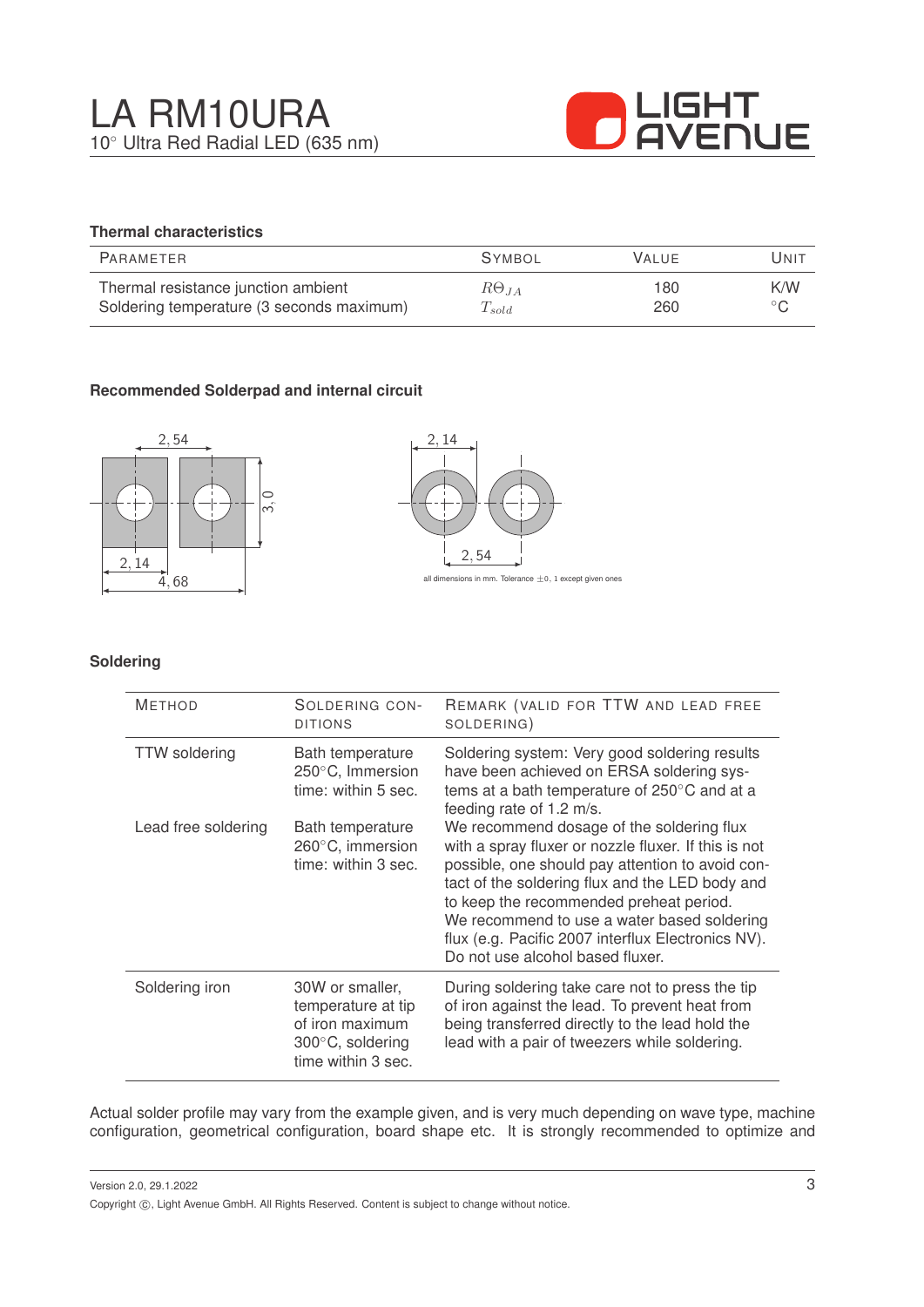



evaluate the actual soldering conditions carefully for each individual project before releasing the soldering process.

#### **Mounting**

- The lead should be bent at a point located at least 0.8 mm away from the package. Bending should be performed with base firmly fixed by means of a jig or radio pliers.
- Lead binding should be carried out prior to soldering and never during or after soldering.
- Locate the lead, ensuring correct alignment, thereby reducing stress to the LED.
- Due to thermoplastic encapsulant the LEDs are slightly more sensitive to the effects of stress during automatic mounting (such as mechanical stress within the package resin transmitted via the leads).
- The insertion pressure and clinching angle must both be minimized so as to minimize the leadcuttingstress and clinch stress applied to the LED lamps.
- Please evaluate the specific mounting process carefully for each individual project before actually using the automatic mounting machine to mount these LED lamps. Setting the best clinch angle and force may require experimentation when the automatic insertion machine is first set up.
- Please pay attention: The heat sink lead is also the anode lead at the same time. Metal pads on PCB surrounding the heat sink leads of the LEDs should be as large as possible.



Version 2.0, 29.1.2022 Copyright ©, Light Avenue GmbH. All Rights Reserved. Content is subject to change without notice.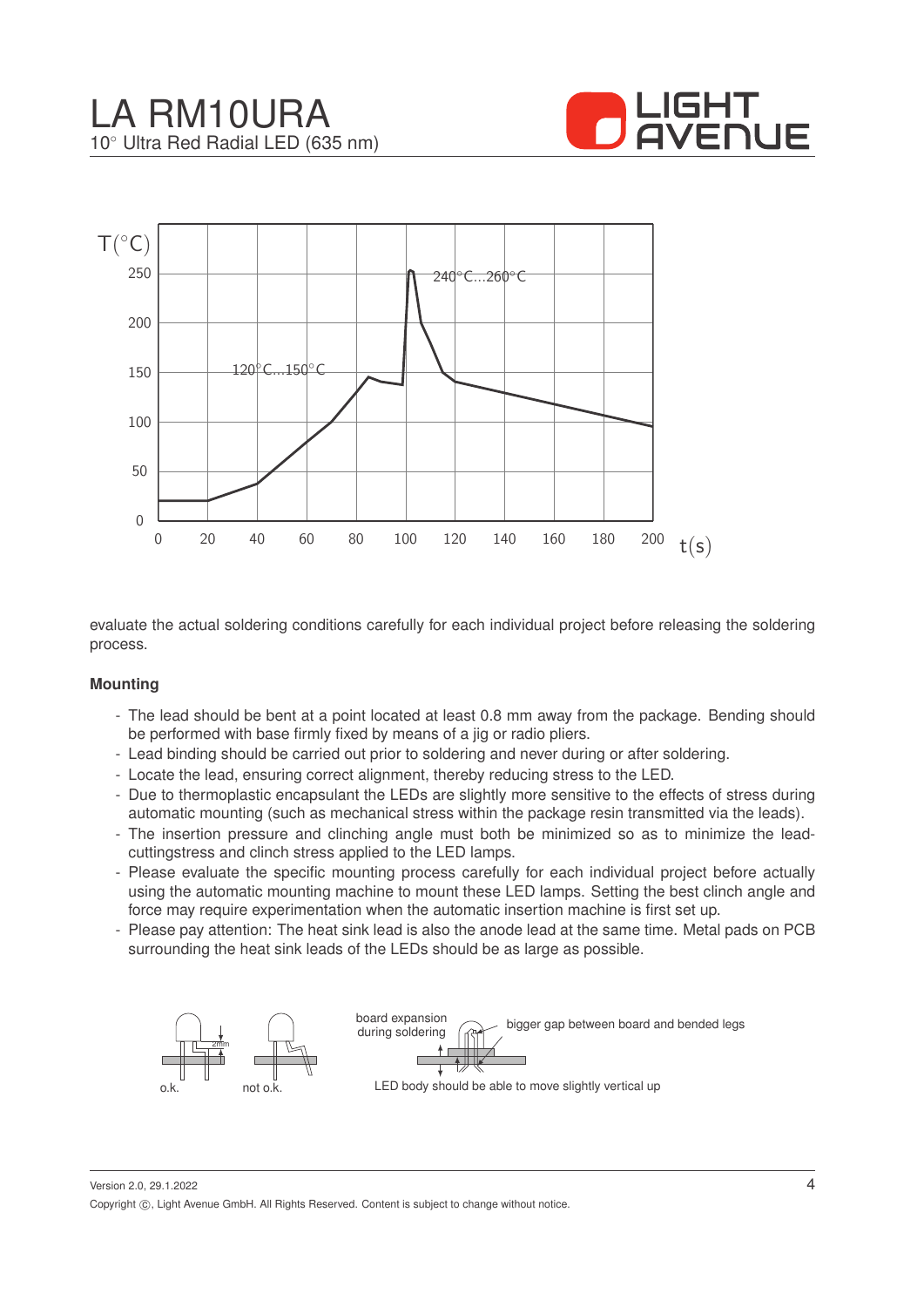

#### **Cleaning and Coating**

Do not use untested chemical liquids, because they may cause crack formation or haze on the surface of the plastic body. When cleaning is required, refer to the following table for the proper chemical to be used (Immersion time less than 3 minutes at room temperature).

| <b>SOLVENT</b>    | <b>ADABTABILITY</b> |
|-------------------|---------------------|
| Water             | can be used         |
| Amonium Hydroxide | can be used         |

Should you intend to provide the LEDs with a conformal coating, please take care to use a water-based coating.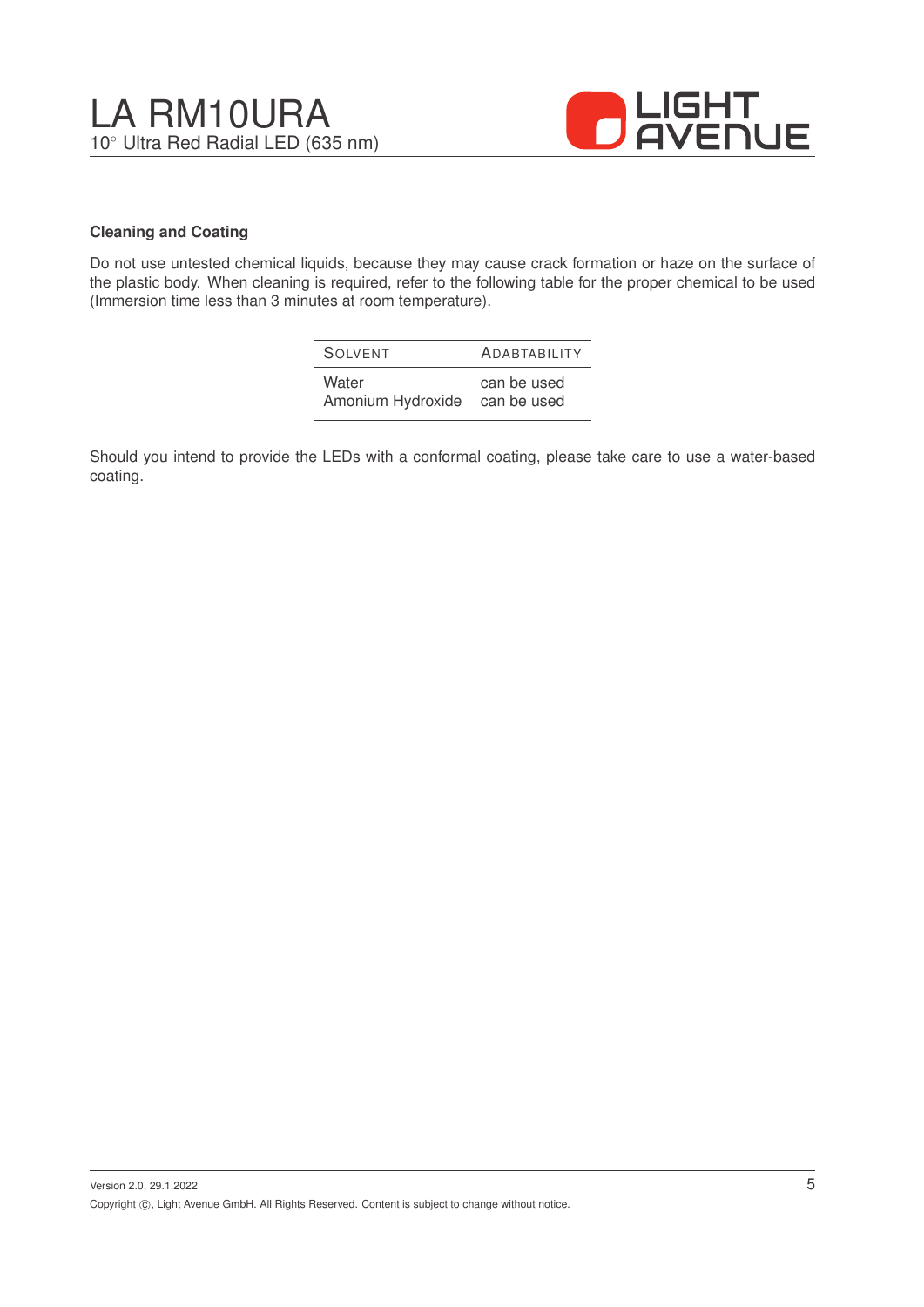

## Typical electro-optical data<sup>2</sup>



Version 2.0, 29.1.2022 Copyright ©, Light Avenue GmbH. All Rights Reserved. Content is subject to change without notice.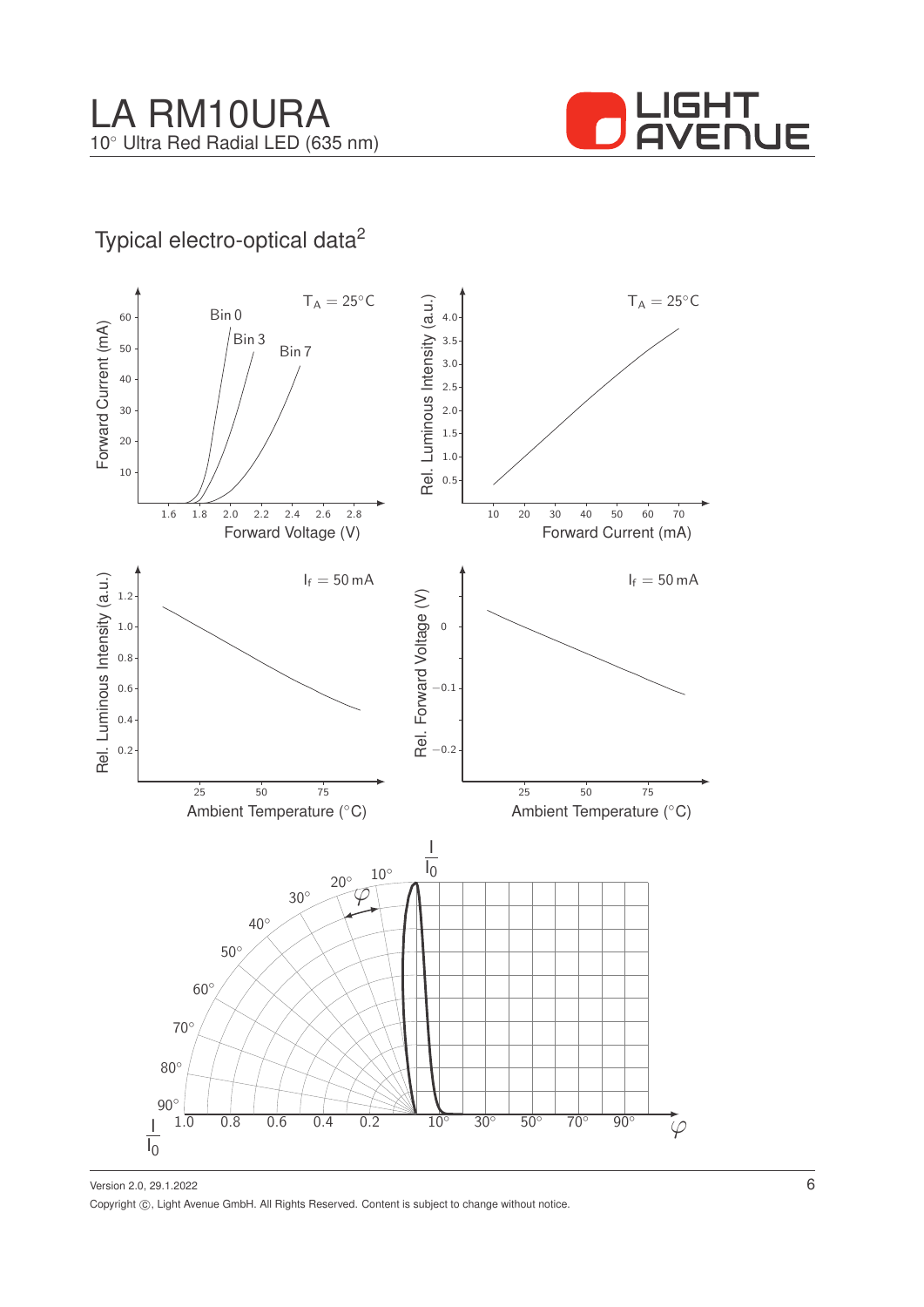

#### **Important Usage and Application Information**

Lead free product - RoHS compliant.

All products, product specifications and data to improve reliability, function, design or otherwise are subject to change without notice. The information describes the type of component and shall not be considered as assured characteristics.

Due to technical requirements components may contain dangerous substances. For information on the types in question please contact our Sales Organization.

The light output of the products may cause injuries to human eyes in circumstances where the products are viewed directly with unshielded eyes. LEDs can emit highly concentrated light which can be hazardous to the human eye. Products which incorporate these devices have to follow the safety precautions given in IEC 60825-1 and IEC 62471.

#### **Handling and Storage Conditions**

Please be careful when handling the products, particularly if an over-voltage exceeds the maxium rating. The overflow in energy may cause damage to the products. In addition these products are sensitive to static electricity. Customers have to take care when handling the products to ensure that the handling process is fully protected against static generation. Ensure that products are grounded and that the facility has conductive mats, antistatic uniforms and shoes. Antistatic containers are considered to be a good insurance against static electricity. The soldering iron point should be properly grounded. An atmospheric ionizer is recommended for use in the facility where static could be generated.

Storage ambient conditions for all LEDs in sealed packages must be within  $T_A = 10...40^\circ$ C and relative humidity < 60%. LEDs in opened packages must be used within 2 weeks after opening. Storage time under the conditions above in sealed packages must not exceed 24 months.

#### **Packing**

LEDs are packaged automatically with a quantity of 1000 or 2000 pieces into paperboard containers. Labels for identification of cathode and anode and with the lot data are placed on the box. The label shows company name and address, LED type, quantity, lot number, production date, machine number and the appropriate barcode. The box is hermetically sealed in a plastic bag for shipment.

#### **Returns and Complaints**

For complaints and returns of material a RMA-number is necessary. Samples for analysis purposes can be send to us without credit.

#### **Shipping Conditions**

If not otherwise arranged, the "General Terms of Business of Light Avenue GmbH" apply for any shipment. If this document is not familiar to you, please request it at our nearest sales office.